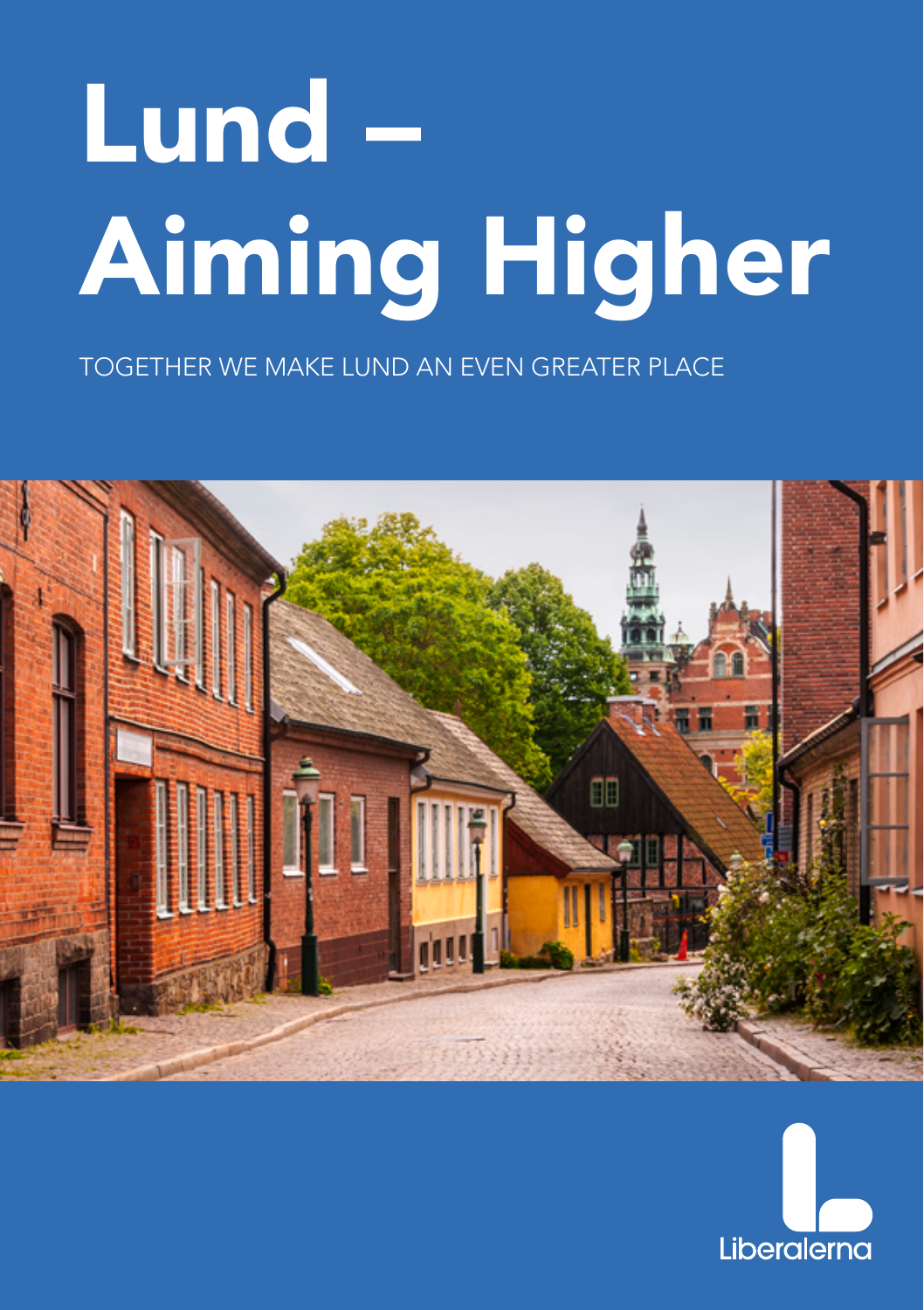## Developing Lund with both our hearts and minds

Lund is a fantastic place with enormous potential. Since 2018, the Liberal Party and I have worked hard to make Lund even better.

We focused on priority issues for our community – schools, social support, and elderly care. At the same time, we managed to create a strong fiscal foundation for the municipality, filling the economic gaps left by the previous local government.



Philip Sandberg, Mayor of Lund

New businesses are coming to Lund creating new jobs. We have also improved

the security on the streets of central Lund. The pandemic has been tough for us all, but businesses have survived thanks to local support schemes even directed towards cultural activities, student life, and sports activities. But we aim higher!

#### OUR TOP 3 PRIORITIES

#### Y Your background should not determine your future

This is what liberal politics is all about: Giving every individual the opportunity to achieve their potential and to reach their dreams at the same time as there is the security of social welfare in the background.

### $\sqrt{\phantom{a}}$  More social programs for the same resources

Taxes come from each of us and should be used as efficiently as possible. We will also continue to take responsibility for good finances in the municipality, while at the same time securing excellence in our common welfare.

#### $\nabla$  Lund in the forefront of development

We will continue to develop Lund as one of the leading innovation hubs in Europe. We will secure best conditions to attract and support Lund as a center for new ideas, research, and entrepreneurship.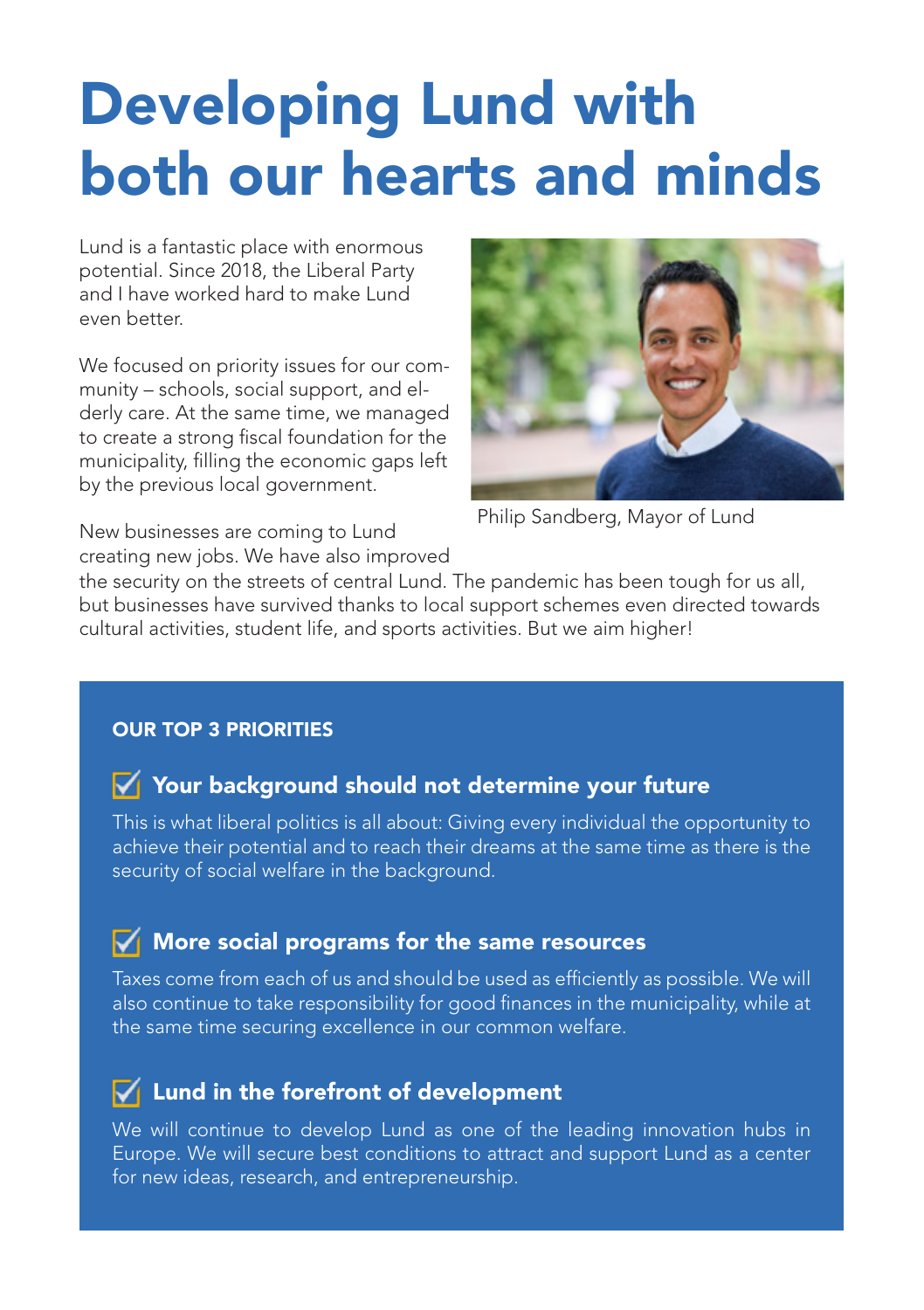## A city where history meets the future

The unique cultural heritage of Lund offers an attractive place to develop ideas. Lund's history should not freeze it in the past. The city must develop to allow new people, companies and ideas to take root in our dynamic environment. Housing, commercial enterprises, schools, and transportation must keep pace. The Liberal Party in Lund will work for:



**Housing options.** Support development of a variety of housing options for different budgets and life situations.

**Excellent public transportation.** Ensure strong public transportation between residential areas and surrounding communities.

**A vibrant city center.** Secure a lively, commercially diverse and rich central business district that meets the needs of a diverse community.

## A city where everyone is welcome

Whether you come here for studies, work, love or seeking refuge from war and oppression, Lund is a city where it is possible to succeed. Today, more than 20% of the population of Lund has roots in other parts of Europe and the world. The international complexion of Lund brings experience, ideas, culture, and energy which enriches the city and all who live and work here. The Liberal Party in Lund will work for:

**A safe, tolerant and open city.** Fight racism, sexism and intolerance in all forms and ensure that public information is accessible in different languages.

**Access to language skills.** Ensure flexible access to Swedish language studies (SFI) which can be combined with work and studies.

**International education options.** Support international educational needs at all levels (both public and independent options) from pre-school to senior high school.



## A city where ideas and creativity can flourish

Future growth and development will depend on using the talents, skills and creativity of many, not just a few. Lund is and shall remain a place where ideas of all shapes and sizes can grow and develop from technology to arts and culture. Where the tools of developing skills are available to all. The Liberal Party in Lund will work for:



**A place to engage.** Support the work and development of sporting, recreation, volunteer, and idea-based organizations and clubs which foster increased socialization and integration.

**Accessible culture.** Support social and volunteer organizations that contribute to cultural events.

**New forms of incubators.** Support establishment of new cultural and commercial endeavours in the form of incubators in new areas like arts, culture, media.